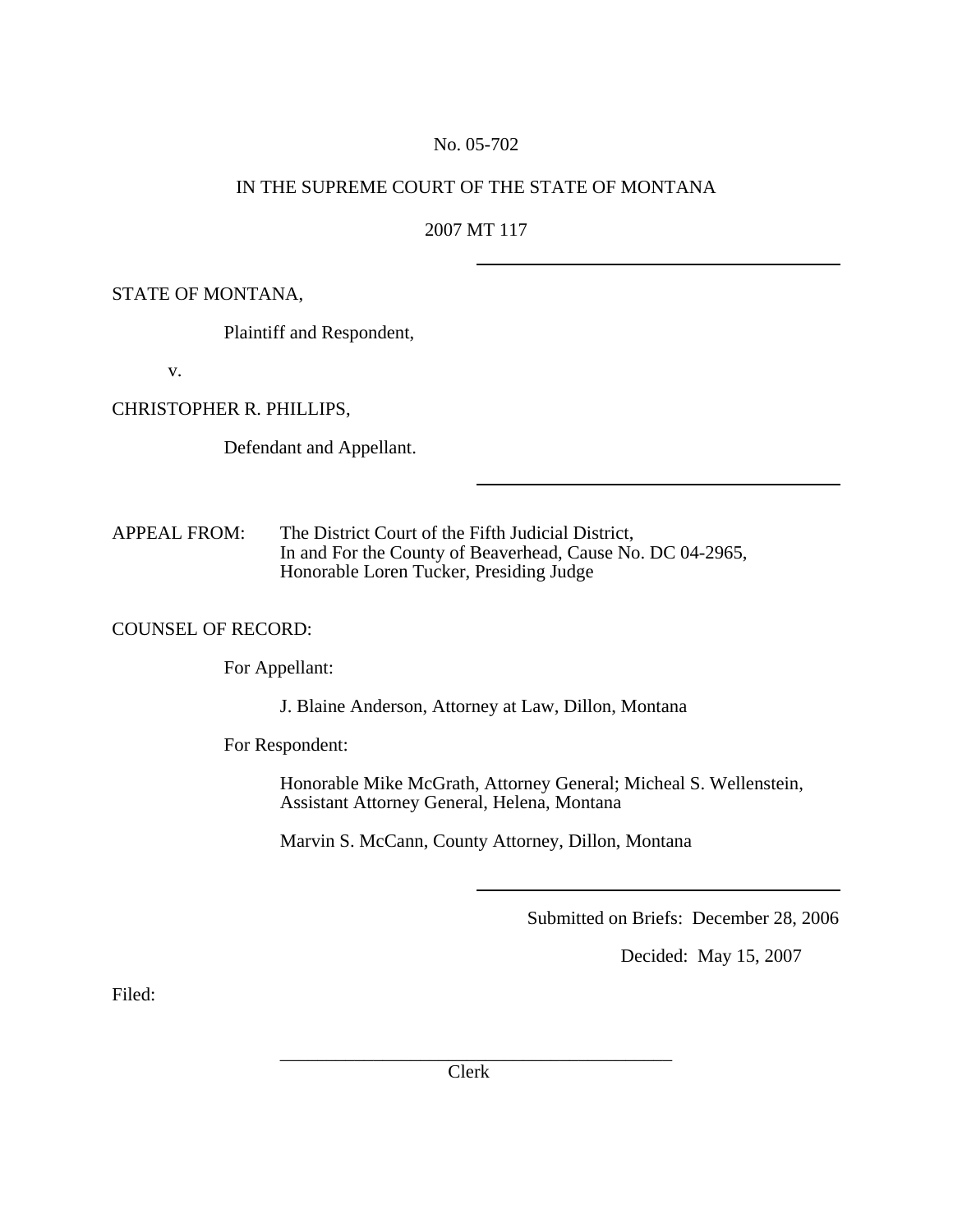Justice Jim Rice delivered the Opinion of the Court.

¶1 Phillips appeals from the denial of his petition for postconviction relief and motion to withdraw his guilty plea by the Fifth Judicial District Court, Beaverhead County. We affirm.

¶2 We address the following issues:

¶3 1. Is Phillips' postconviction claim procedurally barred by § 46-21-105(2), MCA?

¶4 2. Did the District Court err in denying Phillips' petition for postconviction relief?

¶5 3. Did the District Court err in denying Phillips' motion to withdraw his guilty plea?

#### **FACTUAL AND PROCEDURAL BACKGROUND**

¶6 On January 8, 2004, Phillips was charged with having sexual intercourse without consent, in violation of § 45-5-503, MCA. Phillips entered a plea agreement with the State, wherein the State agreed to recommend a six-year sentence to the Department of Corrections (DOC) with all time suspended. As part of the plea agreement, Phillips signed an acknowledgment of waiver of rights, which provided that: Phillips understood he could be sentenced to the maximum punishment authorized by law; the prosecutor's recommendation was not binding upon the District Court when it imposed sentence; the District Court was not bound by the plea agreement, but rather "the sentence to be imposed is within the sole discretion of the [District Court] and the State does not make any promise or representation as to what the sentence will be."

¶7 Phillips entered a guilty plea to the District Court on October 21, 2004. The court accepted the plea and ordered Phillips to undergo a presentence investigation (PSI) and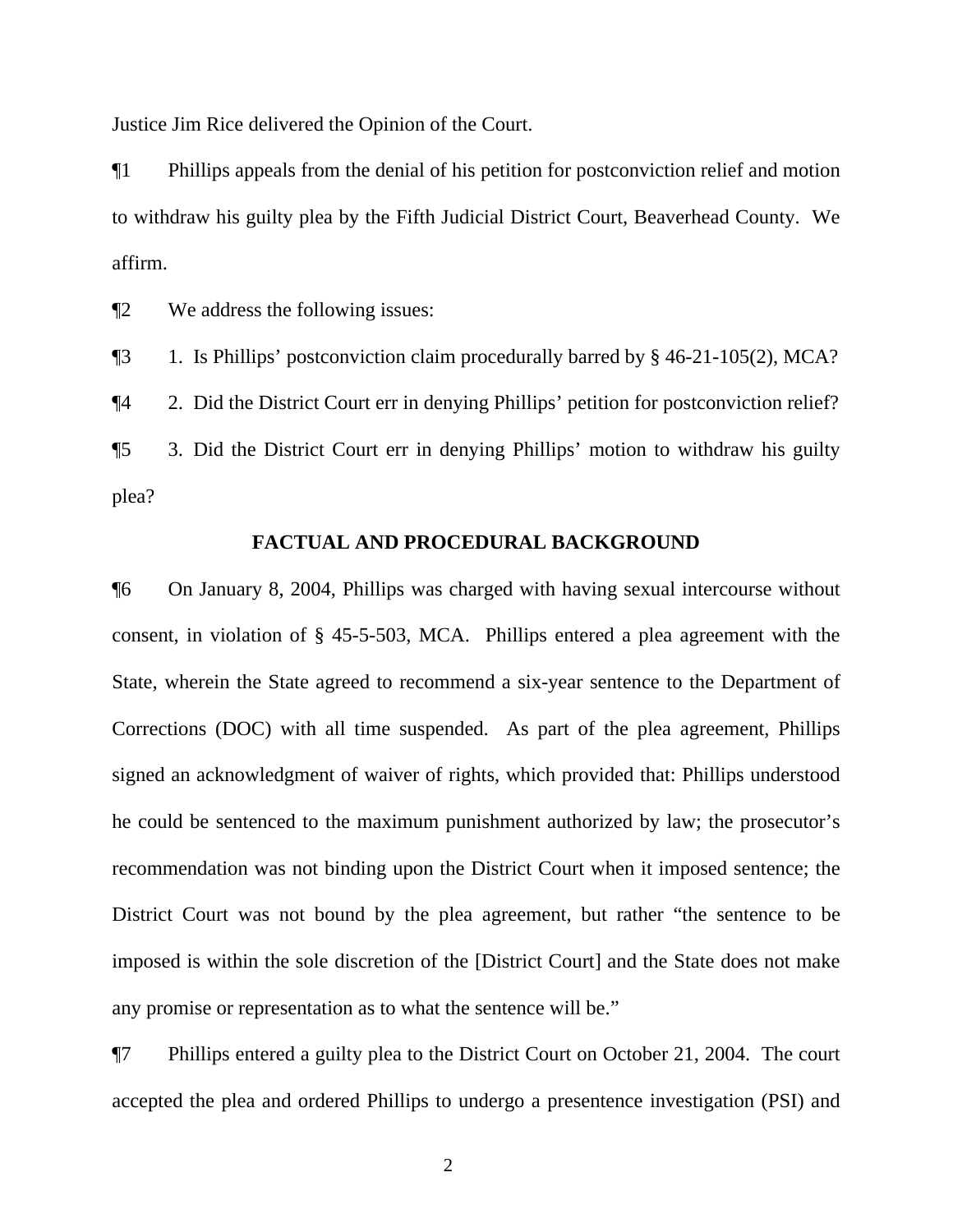psychosexual evaluation. Dr. Michael Scolatti conducted the psychosexual evaluation and in his report indicated that Phillips had disclosed a prior conviction for a sex offense in the Salish and Kootenai Tribal Court (Tribal Court) and had admitted to committing uncharged juvenile sexual offenses with approximately twelve or thirteen different victims. Probation and Parole Officer Mark Doering drafted the PSI and specifically referred to Dr. Scolatti's psychosexual evaluation in the PSI. Further, letters from Phillips' great uncles, James and Stephen Clairmont, indicating that, as a juvenile, Phillips had sexually assaulted very young female relatives and that he had been charged as a juvenile in Tribal Court, were also attached to the PSI. Phillips made no objection to the PSI.

¶8 At the sentencing hearing on May 17, 2005, the State recommended the sentence as agreed, but the District Court nonetheless sentenced Phillips to the DOC for a term of eight years with five years suspended. However, the District Court recommended that Phillips be screened for and placed in the DOC's intensive supervision program (ISP) for a minimum of thirty months, adding that:

In the event for some reason you are not accepted in the ISP program that's recommended, that secondarily, but only secondarily, that you be recommended for prerelease to the extent that the Court's recommendation has any impact on DOC and that placement, and I believe that the prerelease program should continue for the same time period, a minimum of at least 30 months.

Phillips did not appeal his conviction or the District Court's sentence.

¶9 However, Phillips thereafter asserted that, on July 22, 2005, or about sixty-four days after his sentencing order and judgment was entered, he discovered that his juvenile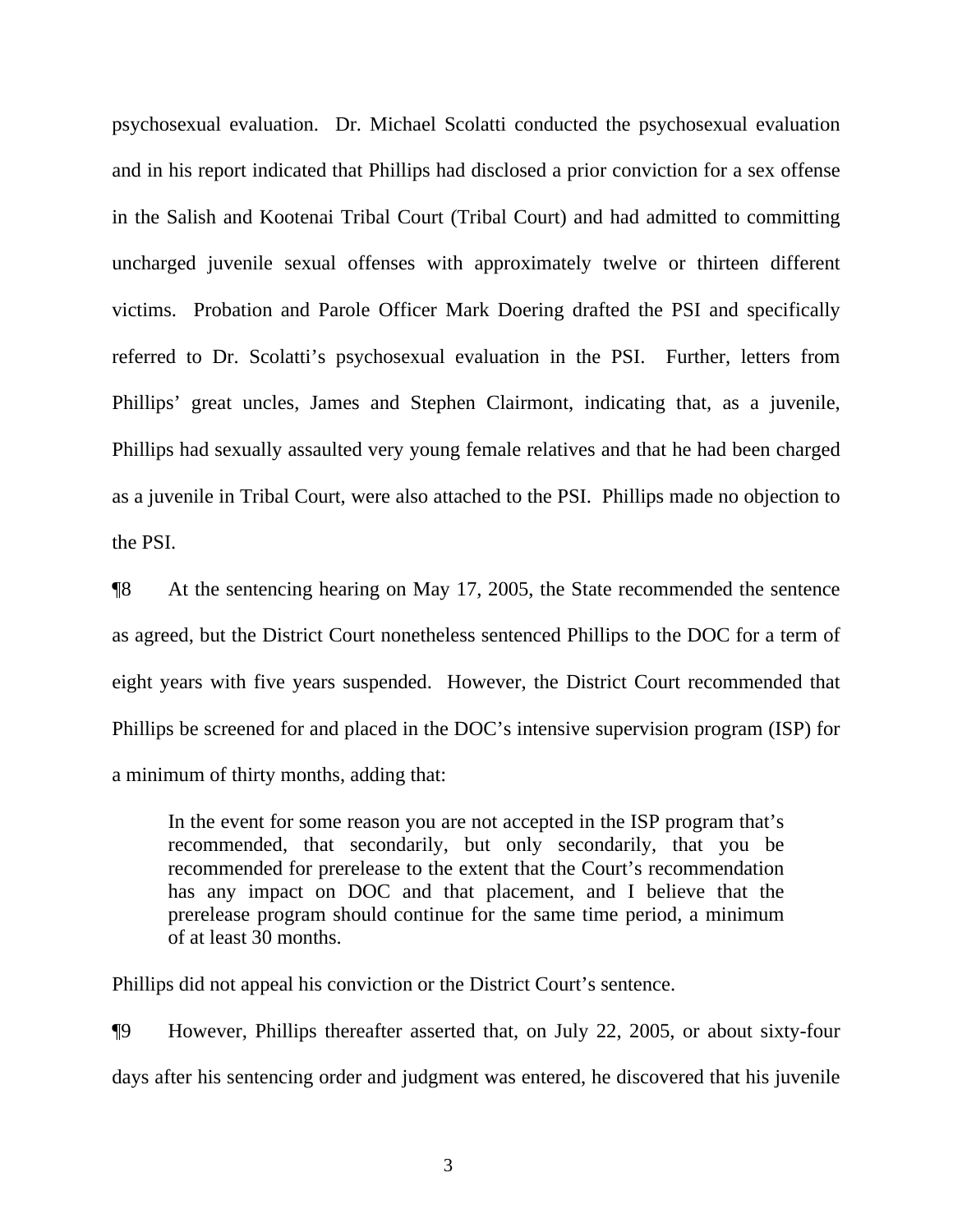record from the Tribal Court, released upon order by Tribal Court Judge Gary Acevedo, had been illegally requested by the State. Thus, on August 11, 2005, Phillips filed a petition for postconviction relief, alleging that his juvenile Tribal Court record had been illegally released, that both the PSI and Dr. Scolatti's report contained information from his juvenile record,<sup>[1](#page-3-0)</sup> and that his sentence in this matter was therefore illegal and in violation of due process. Phillips argued that because his juvenile record was made available to the DOC, his sentencing and status with the DOC was adversely affected. Phillips likewise filed a motion to withdraw his guilty plea, premised on the same grounds as his postconviction petition.

¶10 The District Court concluded that the State had acted properly in obtaining the juvenile record for purposes of sentencing, that the information was properly considered, and that it had "no evidence upon which to analyze the workings of the tribal court." The District Court further concluded that "the disputed information was obtained from [Phillips] himself by [Dr. Scolatti]. Therefore, nothing is gained for [Phillips] by striking his tribal juvenile record." The court denied both the petition and the motion for plea withdrawal. Phillips appeals.

#### **STANDARD OF REVIEW**

¶11 We review a district court's denial of a postconviction petition to determine whether its findings of fact are clearly erroneous and whether its conclusions of law are correct. *Davis v. State*, 2004 MT 112, ¶ 13, 321 Mont. 118, ¶ 13, 88 P.3d 1285, ¶ 13.

 $\overline{a}$ 

<span id="page-3-0"></span><sup>&</sup>lt;sup>1</sup>Phillips was prosecuted at age fourteen in the Youth Court of the Confederated Salish Kootenai Tribes of the Flathead Reservation (Tribal Court) for sexual assault.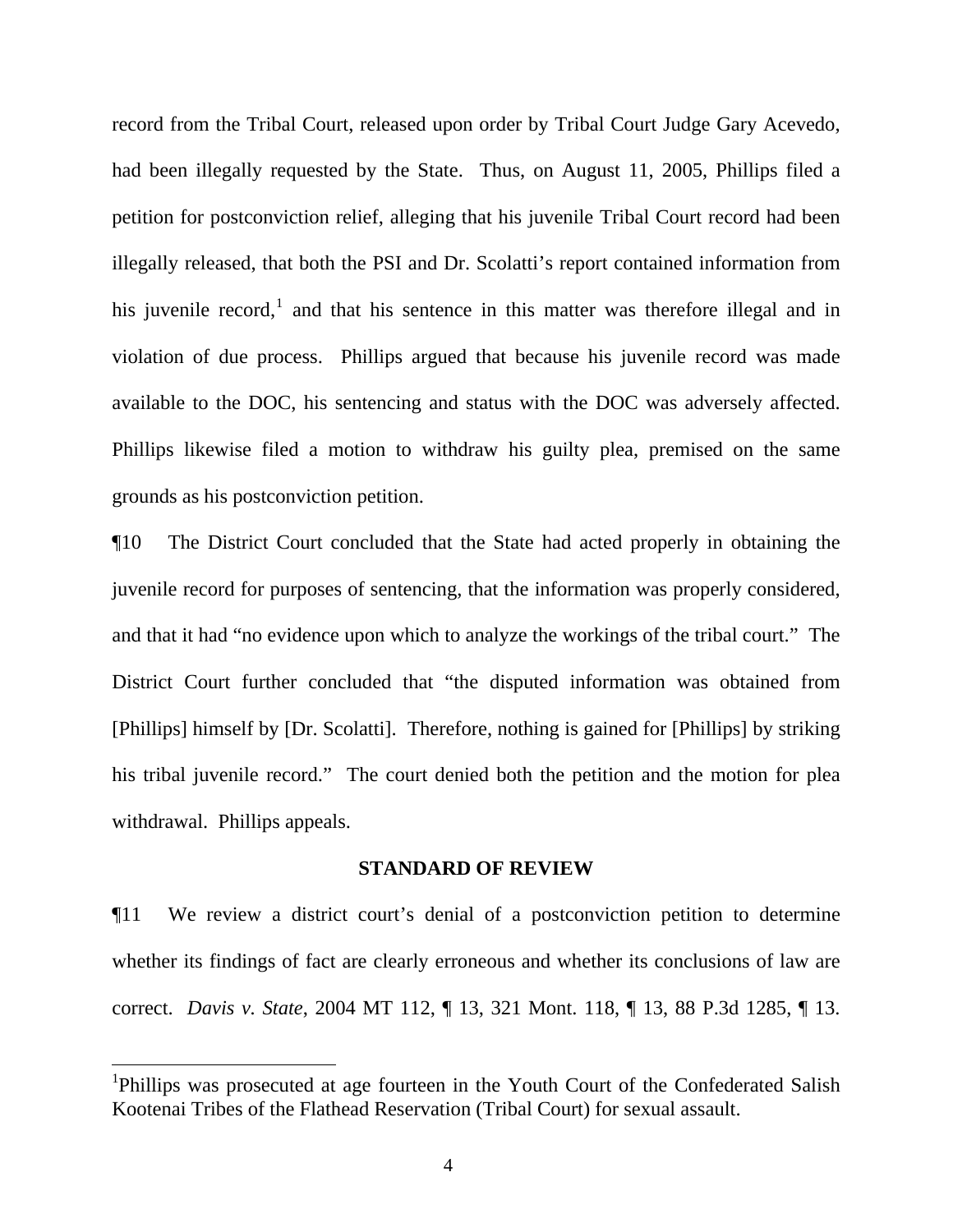When the issue on appeal concerns whether the district court violated the defendant's constitutional rights at sentencing, the question is a matter of law which we review de novo to determine whether the district court's interpretation of the law is correct. *State v. Bedwell*, 1999 MT 206, ¶ 4, 295 Mont. 476, ¶ 4, 985 P.2d 150, ¶ 4; *State v. Guillaume*, 1999 MT 29, ¶ 7, 293 Mont. 224, ¶ 7, 975 P.2d 312, ¶ 7.

¶12 We review a defendant's motion to withdraw a guilty plea to determine if the guilty plea was voluntary. Our determination of whether a plea was voluntary is a mixed question of law and fact, which we review de novo. *State v. Frazier*, 2007 MT 40, ¶ 8, 336 Mont. 81, ¶ 8, 153 P.3d 18, ¶ 8 (citing *State v. Muhammad*, 2005 MT 234, ¶ 12, 328 Mont. 397, ¶ 12, 121 P.3d 521, ¶ 12).

#### **DISCUSSION**

¶13 *1. Is Phillips' postconviction sentencing claim procedurally barred by § 46-21- 105(2), MCA?* 

¶14 As an initial matter, the State argues that Phillips' postconviction petition is procedurally barred because Phillips could have raised his claim on direct appeal. The statute provides, in pertinent part:

When a petitioner has been afforded the opportunity for a direct appeal of the petitioner's conviction, grounds for relief that were or could reasonably have been raised on direct appeal may not be raised, considered, or decided in a proceeding brought under this chapter.

Section 46-21-105(2), MCA. Noting that Phillips did not appeal his sentence, the State asserts that Phillips' claim cannot now be brought. Phillips responds that he was not aware that the juvenile record had been illegally unsealed until July 22, 2005—more than sixty days after the District Court entered a written sentence on May 19, 2005—and thus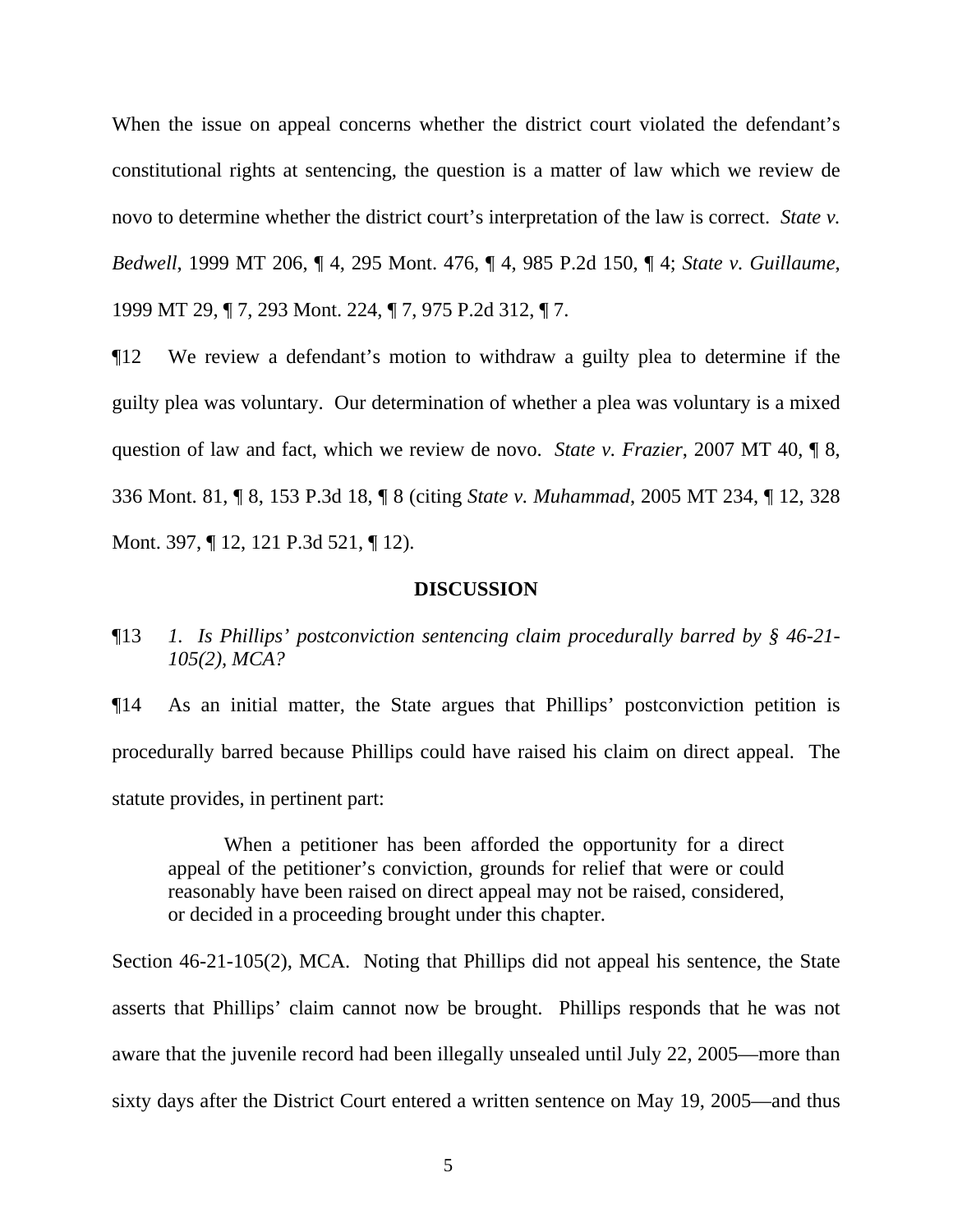the procedural bar of  $\S$  46-21-105(2), MCA, does not apply here by its own terms. Phillips further points to § 46-21-101(1), MCA, which provides that postconviction relief is the appropriate remedy for criminal defendants convicted of an offense, but who have no adequate remedy of appeal, and that, for him, the remedy of appeal was inadequate because he did not know about the error in the sentencing process until after his appeal time had expired.

¶15 Although it is clear that Phillips' Tribal Court record was attached to the PSI, and, therefore, Phillips had notice of its release during the sentencing process, for purposes of this appeal we take at face value Phillips' assertion that he did not realize the record had been "illegally released" until July 22, 2005. Thus, Phillips was not aware of the issue which became the grounds for his postconviction petition until more than sixty days after the District Court imposed sentence.<sup>[2](#page-5-0)</sup> At that point the time for appeal had expired, and Phillips could not have reasonably raised the issue on appeal. Thus, we hold that Phillips' postconviction sentencing claim is not procedurally barred by § 46-21-105(2), MCA.

¶17 The due process clauses of the Fourteenth Amendment to the United States Constitution and Article II, Section 17, of the Montana Constitution protect a defendant from being sentenced based upon misinformation. *State v. Mason*, 2003 MT 371, ¶ 21, 319 Mont. 117, ¶ 21, 82 P.3d 903, ¶ 21; *Bauer v. State*, 1999 MT 185, ¶ 20, 295 Mont.

 $\overline{a}$ 

<sup>¶16</sup> *2. Did the District Court err in denying Phillips' petition for postconviction relief?* 

<span id="page-5-0"></span><sup>&</sup>lt;sup>2</sup>M. R. App. P. 5(b) provides that an appeal from a criminal judgment must be taken within sixty days.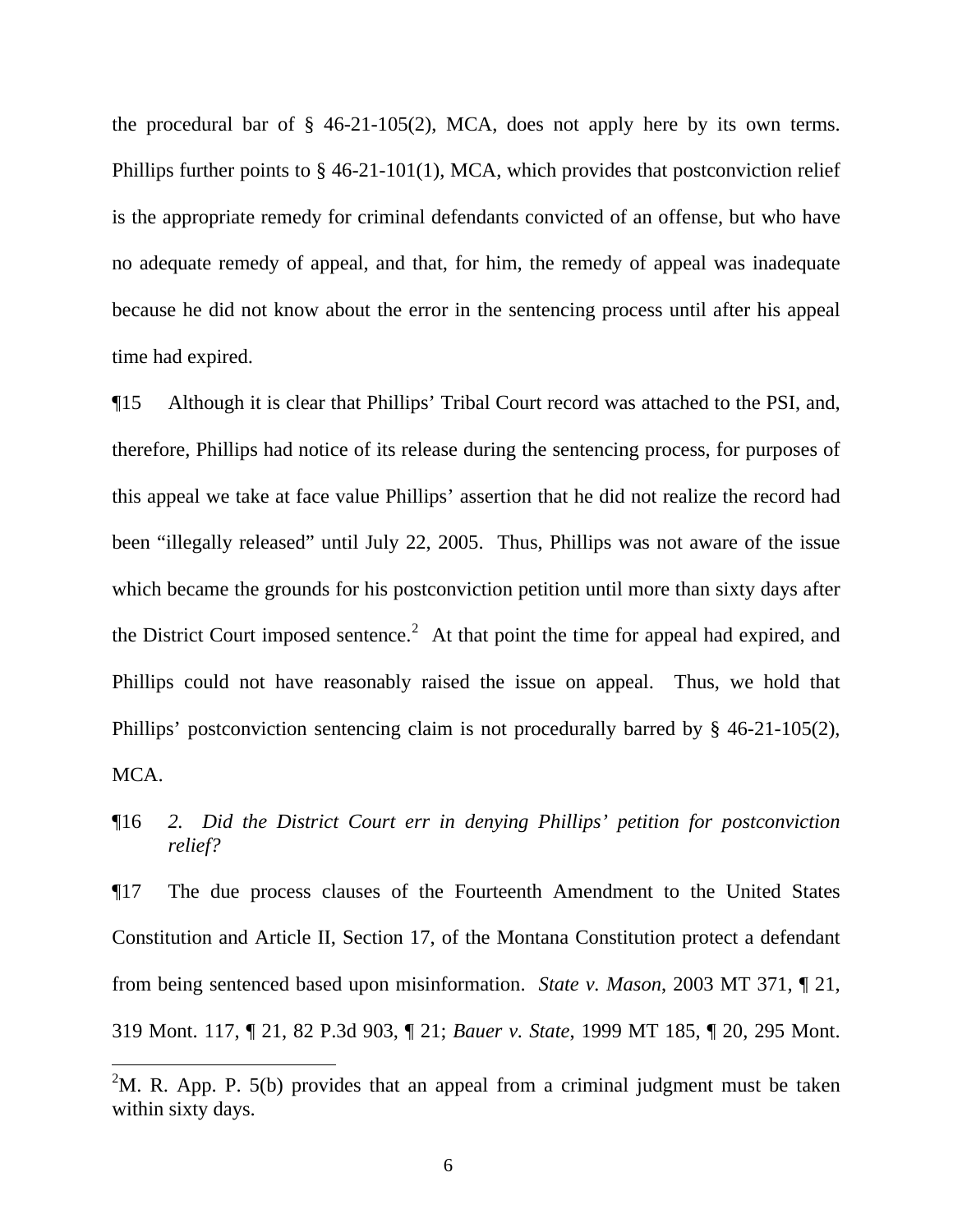306, ¶ 20, 983 P.2d 955, ¶ 20. If a defendant seeks to overturn a sentence, "the defendant has an affirmative duty to show the alleged misinformation is materially inaccurate." *State v. Harper*, 2006 MT 259, ¶ 18, 334 Mont. 138, ¶ 18, 144 P.3d 826, ¶ 18; *State v. Bar-Jonah*, 2004 MT 344, ¶ 120, 324 Mont. 278, ¶ 120, 102 P.3d 1229, ¶ 120. "Merely claiming the information is invalid is insufficient." *Harper*, ¶ 18; *Bar-Jonah*, ¶ 120; *State v. Radi*, 185 Mont. 38, 41, 604 P.2d 318, 320 (1979). Finally, "where a sentencing court is found not to have relied on improper or erroneous information in sentencing a criminal defendant, there is 'nothing to correct or rebut' and, therefore, the defendant is not entitled to resentencing on due process grounds." *Mason*, ¶ 21; *Bauer*, ¶ 24.

¶18 Phillips argues that his juvenile record was illegally obtained by the State because it was obtained without the notice required under tribal statutes, and thus, his juvenile record should have been excluded from the PSI and from consideration at sentencing, resulting in a violation of his due process rights and an illegal sentence. Phillips argues that the inclusion of the Tribal Court juvenile record caused the District Court to impose a harsher sentence than that recommended in the plea agreement.

¶19 The State argues that Phillips' juvenile record was not illegally released pursuant to Tribal Court rule, that Phillips has not presented any evidence that the information contained in his juvenile record and presented at the sentencing hearing was materially false, and his due process rights were not violated.

¶20 Like the District Court, we decline to address Phillips' argument that his juvenile record was illegally released under tribal law. The record was released by order of the Tribal Court. As we have stated, "Montana judicial policy avoids interfering with the

7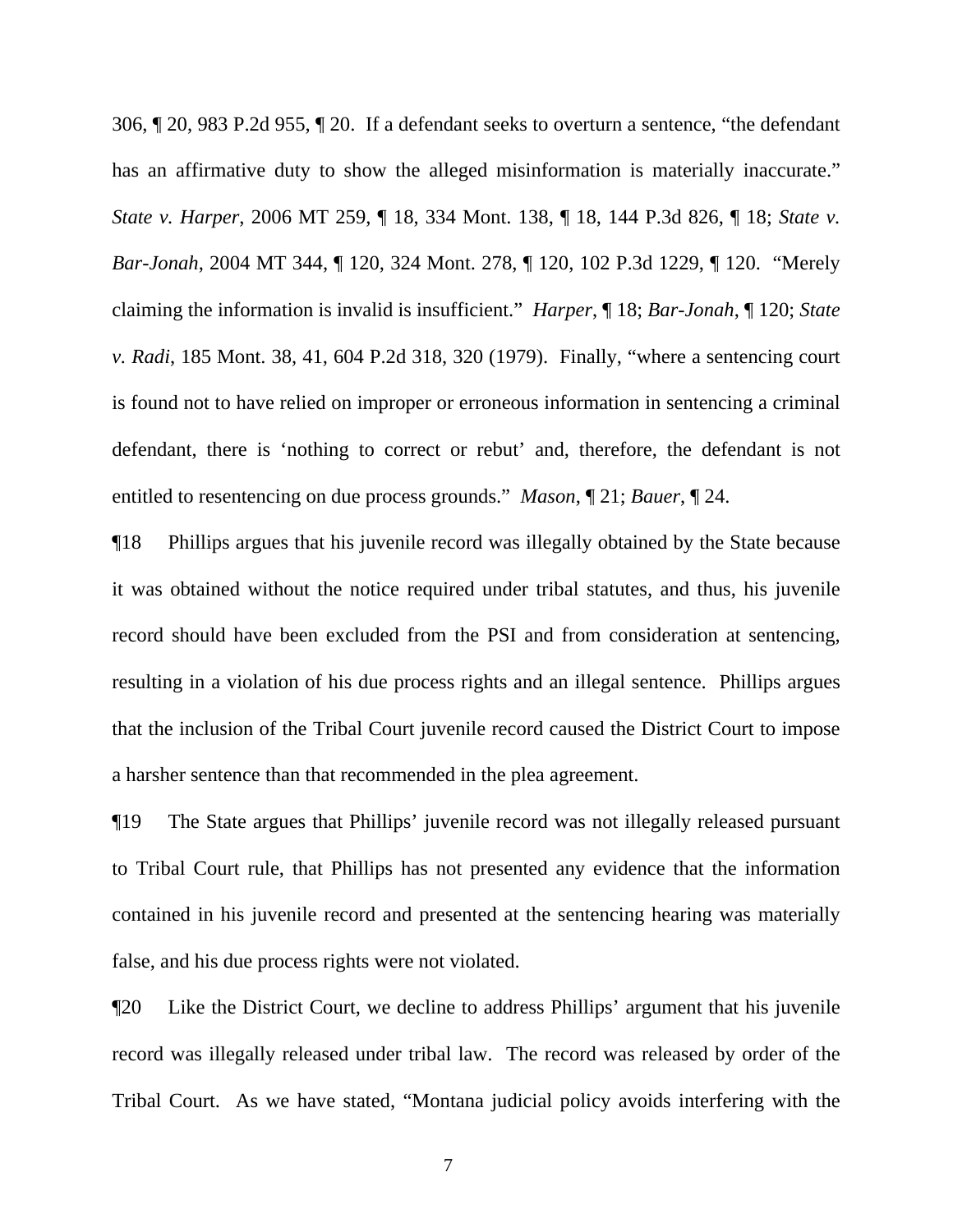tribal courts and the respective tribe's sovereignty." *State v. Spotted Eagle*, 2003 MT 172, ¶ 30, 316 Mont. 370, ¶ 30, 71 P.3d 1239, ¶ 30. However, we need not resolve this issue of tribal law to resolve this case.

¶21 First, Phillips introduced no evidence indicating his juvenile record or any of the information in the PSI was "materially inaccurate." *Harper*, ¶ 18. Indeed, Phillips admitted the tribal conviction and numerous uncharged juvenile sexual offenses to Dr. Scolatti. Family letters noting the tribal conviction and other sexual offenses upon relatives were attached to the PSI. None of this evidence was objected to at the sentencing hearing. Further, Phillips introduced no evidence that the Tribal Court record of his single juvenile conviction somehow impacted the DOC's placement review separate and apart from the other evidence in the case. We have held that juvenile records may be noted in a PSI, and considered at sentencing, because the information in a PSI is also not publicly disseminated. *Radi*, 185 Mont. at 44, 604 P.2d at 322.

¶22 Phillips cannot claim to have been prejudiced by the Tribal Court record. His due process rights were not violated. We conclude the District Court did not err in dismissing Phillips' petition for postconviction relief.

¶23 *3. Did the District Court err in denying Phillips' motion to withdraw his guilty plea?* 

¶24 Section 46-16-105(2), MCA, permits a defendant to withdraw a guilty plea, before or after judgment is entered, if "good cause" is shown. Guilty pleas must be voluntary, knowing, and intelligent. *State v. Favi*, 2005 MT 288, ¶ 11, 329 Mont. 273, ¶ 11, 124

8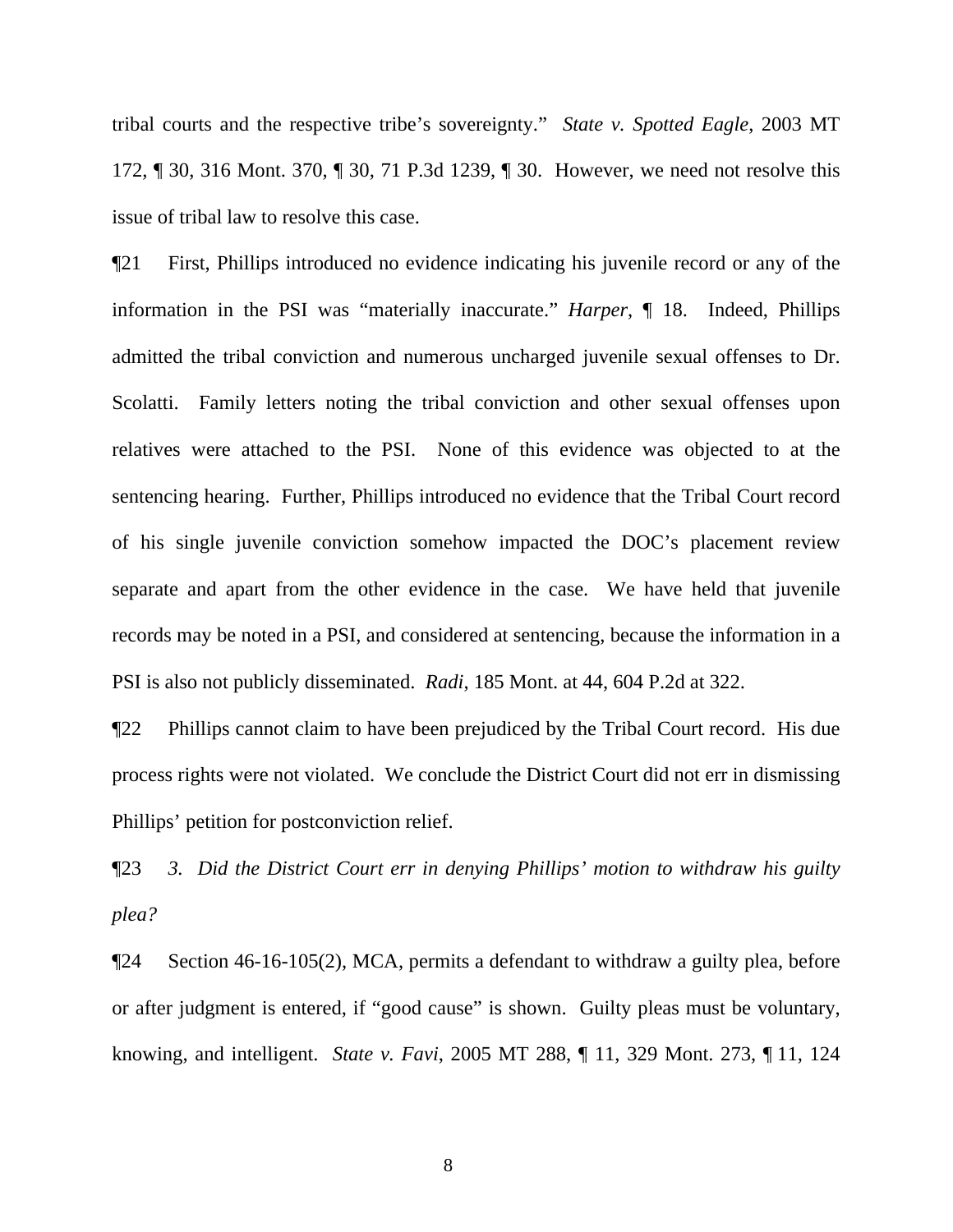P.3d 164, ¶ 11; *Bousley v. United States*, 523 U.S. 614, 618, 118 S. Ct. 1604, 1609 (1998); *Brady v. United States*, 397 U.S. 742, 748, 90 S. Ct. 1463, 1469 (1970).

¶25 Phillips does not argue that his claim was involuntary, but that events occurred which gave him "good cause" to allow withdrawal of his plea under § 46-16-105(2), MCA. Citing *State v. Lone Elk*, 2005 MT 56, ¶ 19, 326 Mont. 214, ¶ 19, 108 P.3d 500, ¶ 19, for the proposition that "intervening circumstances" may constitute good cause for the withdrawal of a guilty plea, Phillips contends that the illegal release of his juvenile record and the consequential failure of the DOC to adopt the District Court's recommendation of ISP are such "intervening circumstances."

¶26 We conclude that Phillips' argument is unpersuasive. The argument is premised upon the hopes or expectations Phillips held in the sentencing process. He hoped for an ISP recommendation from the District Court and he hoped for an ISP placement from the DOC. However, neither of these was assured to Phillips. The plea agreement and waiver of rights signed by Phillips made abundantly clear that the prosecutor's recommendation was not binding upon the court and that the sentence imposed was within the complete discretion of the court, including the possibility of receiving the maximum sentence under law. Thus, there was no promise of an ISP recommendation. Although the District Court did recommend that Phillips be placed in ISP, the court was also clear that it was making a recommendation only, and that the ultimate decision would rest with the DOC. As Probation and Parole Officer Doering testified, once Phillips was sentenced to the DOC, he could be placed in ISP, prerelease, boot camp, or the Montana State Prison. In other words, Phillips' placement was in the hands of the DOC—not the District Court.